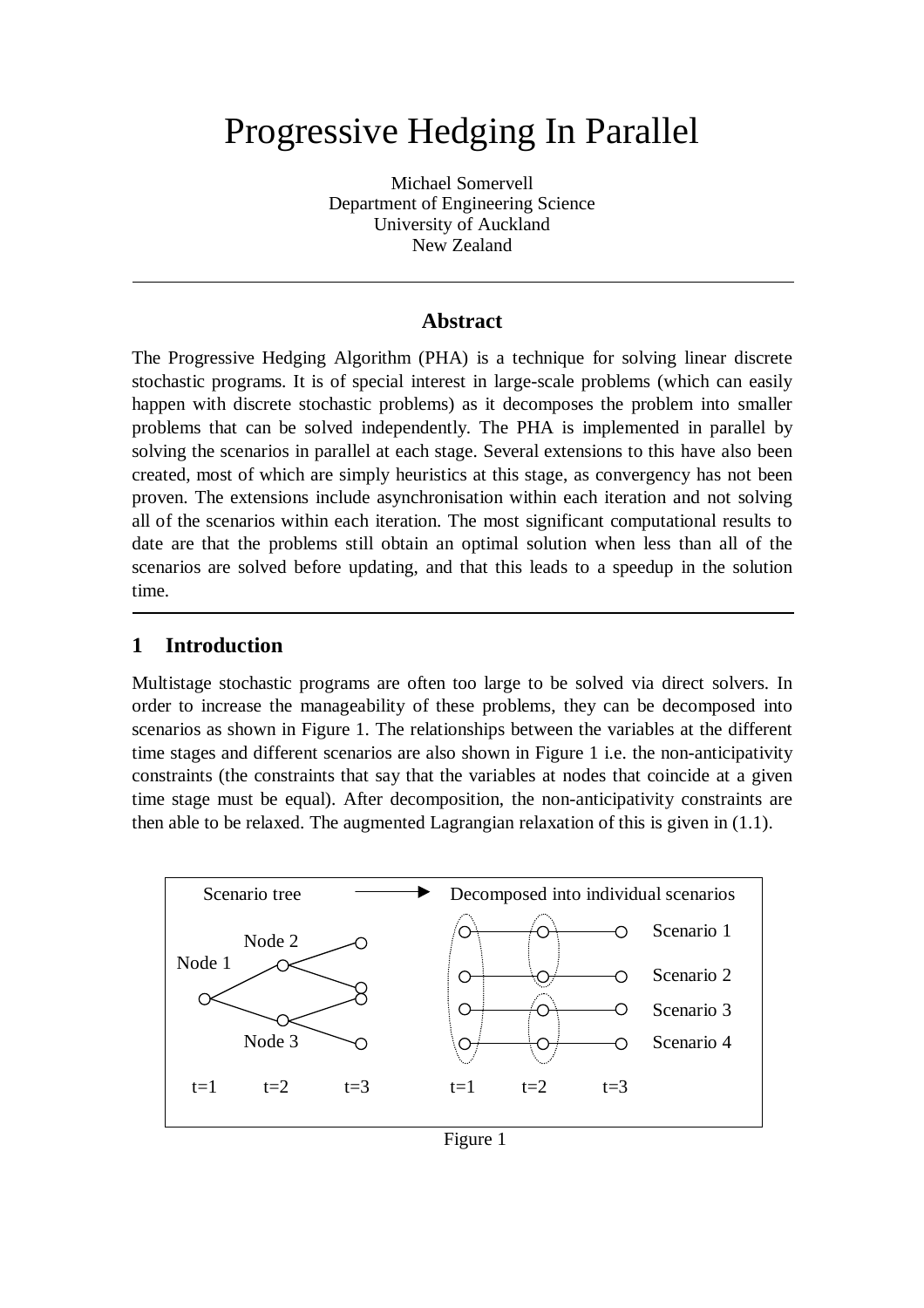min L(**x**, **y**, **w**, **r**, 
$$
\overline{\mathbf{x}}^{k-1}
$$
) =  $\sum_{s \in S} p_s f(\mathbf{x}_s)$   
+  $\sum_{\tau \in T} \sum_{b \in B_i} \sum_{s \in S} [w_{t,s} (p_s x_{t,s} - p_s \underline{E}_s [x_{t,s}]) + \frac{1}{2} r_{t,b} (p_s x_{t,s} - p_s \underline{E}_s [x_{t,s}])]$   
subject to  
 $A_i x_i = b_i$   $i \in S$   
where  $f(\mathbf{x}_s)$  is the cost function of the problem before decomposition,  
*S* is the set of scenarios,  
 $p_i$  is the probability of scenario *i* occurring,  
 $c_i$  is the cost function associated with scenario *i*,  
 $x_i$  is the vector of decision variables  $(x_{0,i}, x_{1,i},..., x_{T,i})^T$ ,  
*T* is the number of time stages  
 $B_t$  is the set of scenarios that are indistinguishable up to time t,  
*w* are the Lagrange multipliers of the non-anticipativity constraints,  
and *r* is a penalty term.

The problem with this is that it is non-separable across scenarios (due to the cross product in the squared term), and as such this does not help reduce the problem size. However, the progressive hedging algorithm eliminates this problem by approximating the expected value term by the expected value at the previous iteration of the algorithm. After simplification [1] the objective then becomes the PHA as shown in (1.2) (this condition is present if the Lagrange multipliers are equal to zero in the first iteration as the condition is inherited throughout the algorithm.)

$$
L_{\text{PHA}}(\mathbf{x}, \mathbf{y}, \mathbf{w}, \mathbf{r}, \overline{\mathbf{x}}^{k-1}) = \sum_{s \in S} p_s \left[ f(\mathbf{x}_s, \mathbf{y}_s) + \sum_{t \in T} \left( w_{t,s} x_{t,s} + \frac{1}{2} \rho_{t,b} \left( x_{t,s} - \overline{x}_{t,b}^{k-1} \right)^2 \right) \right]
$$
  
where  $\rho_{t,b} = \sum_{s \in b} p_s r_{t,b}$  (1.2)

This is a fully separable objective function so the problem can be solved (at each iteration) by solving each of the scenario sub-problems and then combining them to get the solution. After each iteration, the Lagrange multipliers, the average term, and possibly the penalty term are updated and the problem is solved again. This continues until convergence is achieved as shown in Algorithm 1. Convergence of this algorithm has been proven by Rockafellar and Wets [4].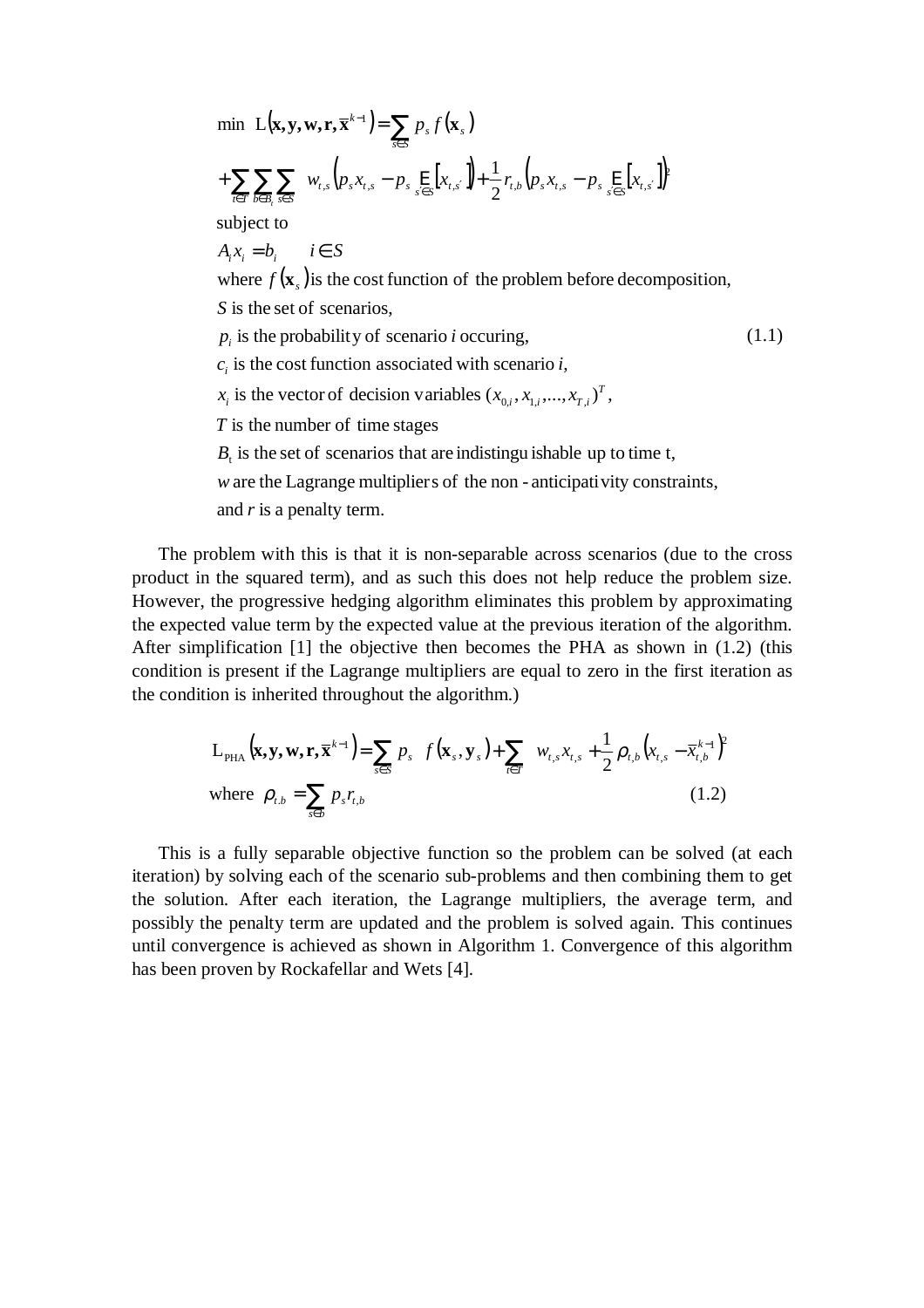- $(1)$   $k \leftarrow 0$
- (2)  $\rho_{t,b}^0 > 0$ , for all  $b \in B_t$  and  $t \in T_t$
- (3)  $w_{t,s}^0 \leftarrow 0$ , for all  $s \in S$  and  $t \in T$
- (4)  $\overline{\mathbf{x}}_{t,b}^0 \leftarrow \underset{s' \in b}{\text{E}} \left[ \mathbf{x}_{t,s'}^0 \right]$  $\overline{\mathbf{x}}_{t,b}^0 \leftarrow \underset{s \in b}{\mathbf{E}} [\mathbf{x}_{t,s'}^0]$ , for all  $b \in B_t$  and  $t \in T$ , where  $\mathbf{x}_s^0$  is the scenario *s*

component of the solution to the relaxed deterministic equivalent.

#### (5) Repeat

- a)  $k \leftarrow k+1$
- b) Solve min  $L_{\text{PHA}}(\mathbf{x}_s, \mathbf{y}_s, \mathbf{w}_s^{k-1}, \mathbf{p}_s^{k-1}, \overline{\mathbf{x}}_s^{k-1})$ *s k s*  $(\mathbf{x}_s, \mathbf{y}_s, \mathbf{w}_s^{k-1}, \mathbf{p}_s^{k-1}, \overline{\mathbf{x}}_s^{k-1})$ , subject to  $\mathbf{A}_s \mathbf{x}_s = \mathbf{d}_s$ , for all *s* ∈ *S*, where  $\rho_s = \rho_b$  and  $\bar{\mathbf{x}}_s = \bar{\mathbf{x}}_b$ , for all  $s \in S$ ,  $b \in B_t$ , and  $t \in T$
- c)  $\overline{\mathbf{x}}_{t,b}^k \leftarrow \text{E} [\mathbf{x}_{t,s}^k]$  $\sum_{s \in b}$ **[A**<sub>t,s</sub>  $\overline{\mathbf{x}}_{t,b}^k \leftarrow \underset{s \in b}{\text{E}}[\mathbf{x}_{t,s}^k]$ , for all  $b \in B_t$  and  $t \in T$ d)  $w_{t,s}^k = w_{t,s}^{k-1} + \rho_{t,b} (x_{t,s}^k - \overline{x}_{t,s}^k)$ *t s k t s k t s*  $w_{t,s}^k = w_{t,s}^{k-1} + \rho_{t,b} (x_{t,s}^k - \overline{x}_{t,s}^k)$ , for all  $s \in S$ ,  $b \in B_t$ , and  $t \in T$

(6) Until convergence, i.e. 
$$
\delta_b^k \left( = \left[ \left| \overline{x}_{t,s}^k - \overline{x}_{t,s}^{k-1} \right|^2 + \underset{s \in b}{\mathbb{E}} \left[ \left( x_{t,s}^k - \overline{x}_{t,s}^k \right)^2 \right] \right]^{\frac{1}{2}} \right) \le \text{ some}
$$

tolerence (say  $10^{-4}$ )

#### Algorithm 1

The rest of this paper is organised as follows: In Section 2, extensions of the PHA algorithm to parallel via the Message Passing Interface (MPI) libraries (see [3]) and creating modifications to it which are designed to speed the algorithm's convergence, along with the theoretically best combination of methods, the combination of the asynchronisation method with the unconverged scenarios method and ensuring that at least half of the available scenarios are processed per iteration. Several possibilities for extensions are discussed in Section 3. Finally, in Section 4 some initial conclusions for each of the algorithms mentioned in Section 2 will be presented.

#### **2 Different Algorithms**

#### **2.1 Simple extensions to parallel**

#### 2.1.1 Synchronous method

The synchronous parallel version of the PHA extends the PHA to a multi-processor environment. Instead of solving each of the scenario sub-problems one after another on a single processor, they are given to a number of sub-processors to solve.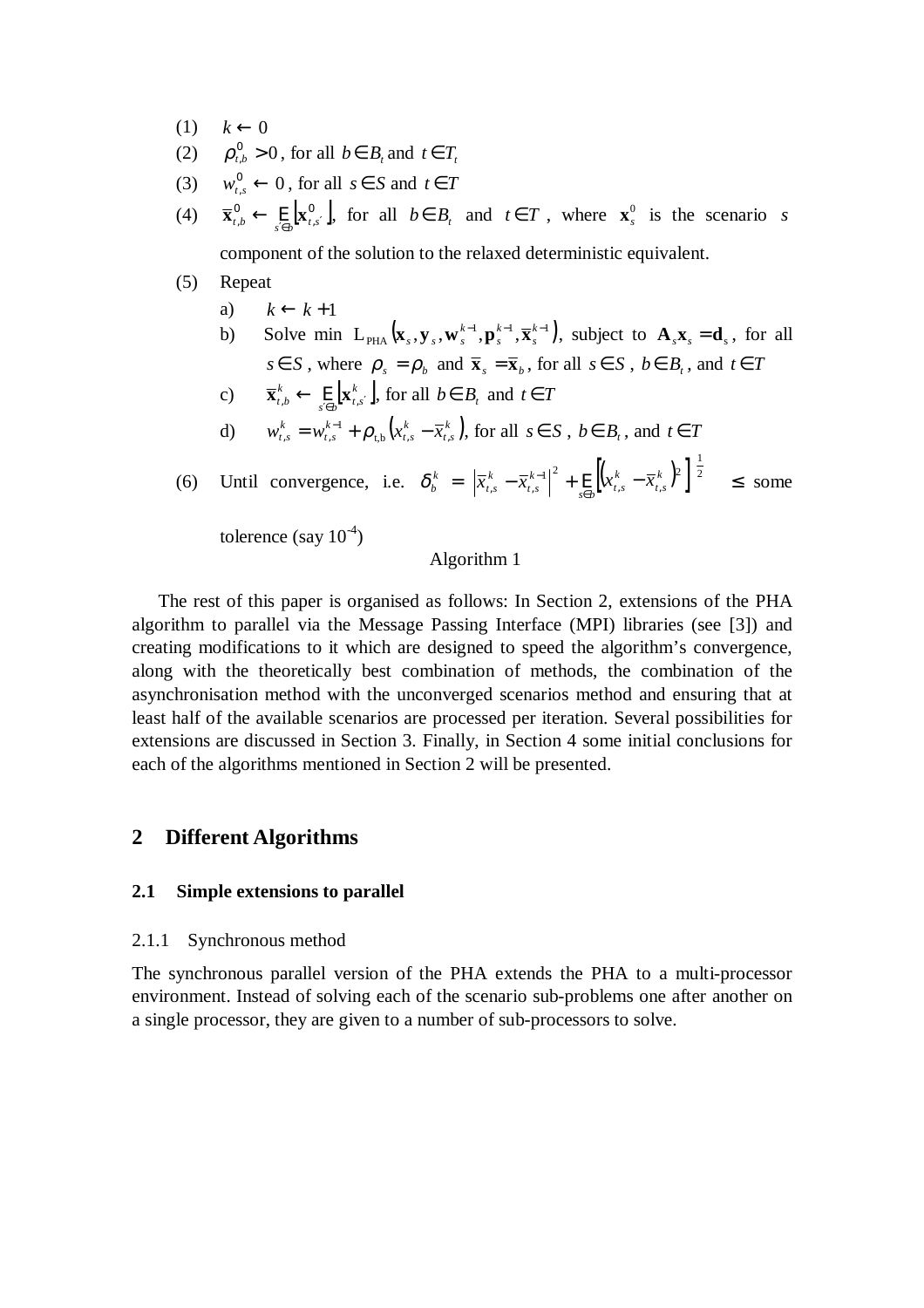The way that this is implemented with MPI is to have a master processor which assigns the next scenarios to be calculated to the sub-processors, collects back the solutions from the sub-processors, allocates the next lot of scenarios, and so on until there are no more scenarios to be solved for that particular iteration. The master processor (which is now in possession of all of the solution vectors for that iteration) then proceeds to update the variables and calculate convergence, and, if not converged, starts the process of passing the scenarios out to the sub-processors again. This is shown in Figure 2



#### 2.1.2 Asynchronous method

The asynchronous version of the parallel PHA is similar to the synchronous version except that within each iteration, instead of sending out a number of scenarios and waiting for them all to return, it is constantly sending and receiving solutions as soon as each sub-processor is finished with them. This can allow for significant gains in performance, as it is no longer necessary to have a number of sub-processes that is a factor of the number of scenarios to eliminate idle time spent by sub-processes. For example, if there are nine scenarios and three sub-processes, then there would be no needless idle time as each sub-process would have to calculate the same number of scenario solutions (three each.) However, if there were four sub-processes, three of them would only have to calculate two scenarios, and one sub-processor would have to calculate three. Since the synchronous version must wait for all scenarios to be returned before assigning new scenarios, this will mean an equal amount of CPU time as with the three sub-process case (assuming all the sub-processes have equal performance and that each of the scenarios can be solved in similar amounts of time.) The asynchronous version attempts to mitigate this drawback, as it waits until a scenario has a solution,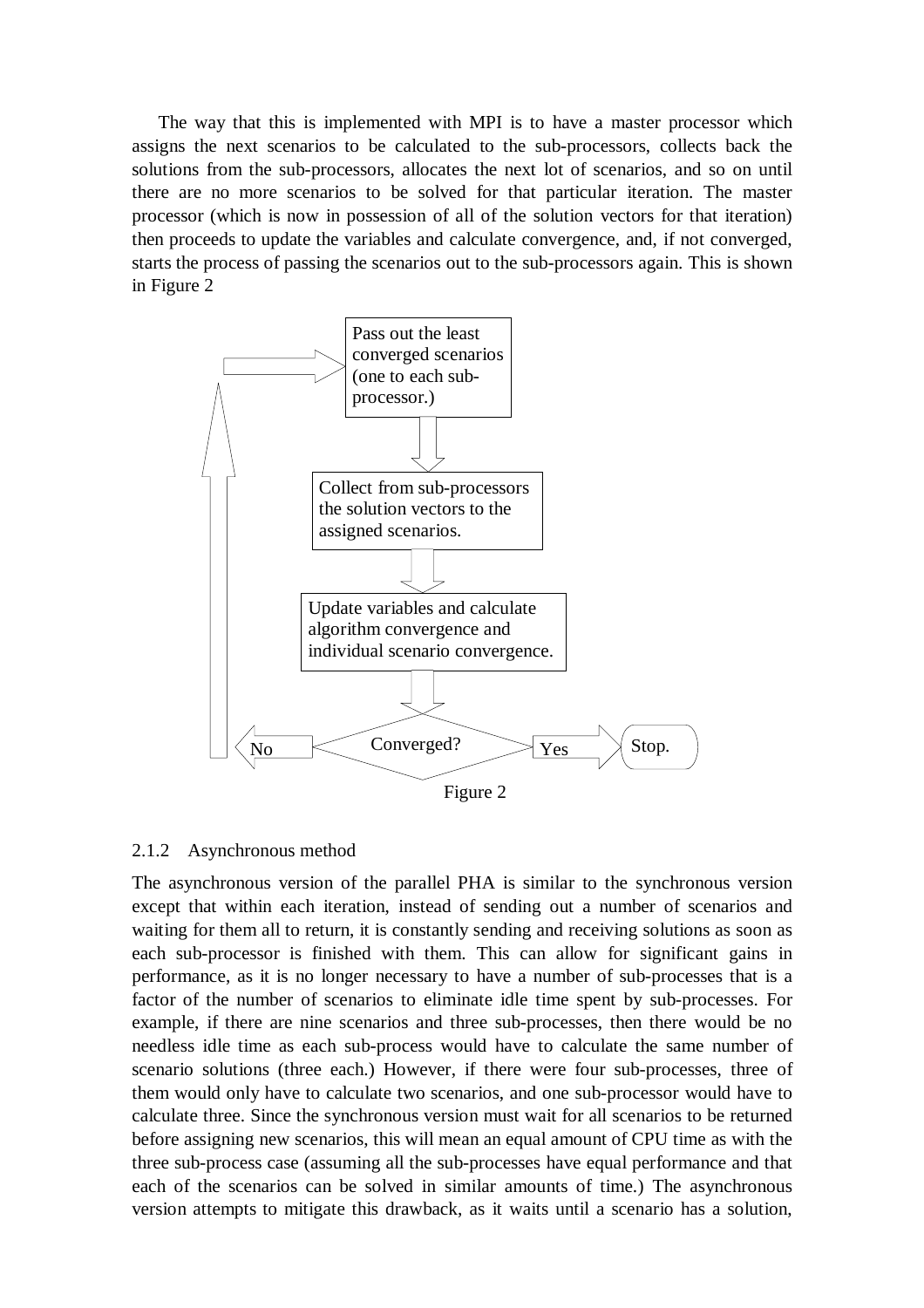receives the solution and, if there are scenarios left to calculate in that iteration, assigns the next available scenario to the sub-processor that has just given it the solution. However, there will usually be some amount of time wasted due to waiting in any case.

The synchronous version will give a total time per iteration as being the sum of the maximum times per allocation of scenarios to sub-processors, whereas the asynchronous version will have as its total time the maximum sub-processor time within each iteration. See Figure 3 for an explanatory diagram.



Total time for synchronous version (9 scenarios, 4 sub-processors.)



Total time for asynchronous version (9 scenarios, 4 sub-processors.)



## **2.2 Block-Cyclic Methods**

## 2.2.1 Naïve block cyclic

The number of scenarios that are processed per iteration in the naïve block cyclic method are specified by the user beforehand. For example, if there are nine scenarios and seven are to be processed per iteration, the first iteration 1,2,3,4,5,6 and 7 would be processed and the relevant updates performed, then 8,9,1,2,3,4, and 5 would be processed etc. This method can be used to process larger numbers of scenarios than available processes by processing them in batches exactly the same way that the synchronous and asynchronous parallel versions work.

## 2.2.2 Least converged scenarios block cyclic

This evolves the idea of the naïve block-cyclic update by attempting to make an intelligent choice for the scenarios to update. After the first iteration, a convergence measure is calculated for each scenario based on the convergence measure used to terminate the algorithm. In the next iteration, the scenarios with the highest of these measures are allocated to the sub-processes until there are no more available subprocesses. The solution is then obtained and an update and convergence check is performed, along with a calculation of the convergence measure for each scenario. If not converged, then the scenarios with the highest convergence measures are chosen and solved, and so on. This is illustrated in Figure 4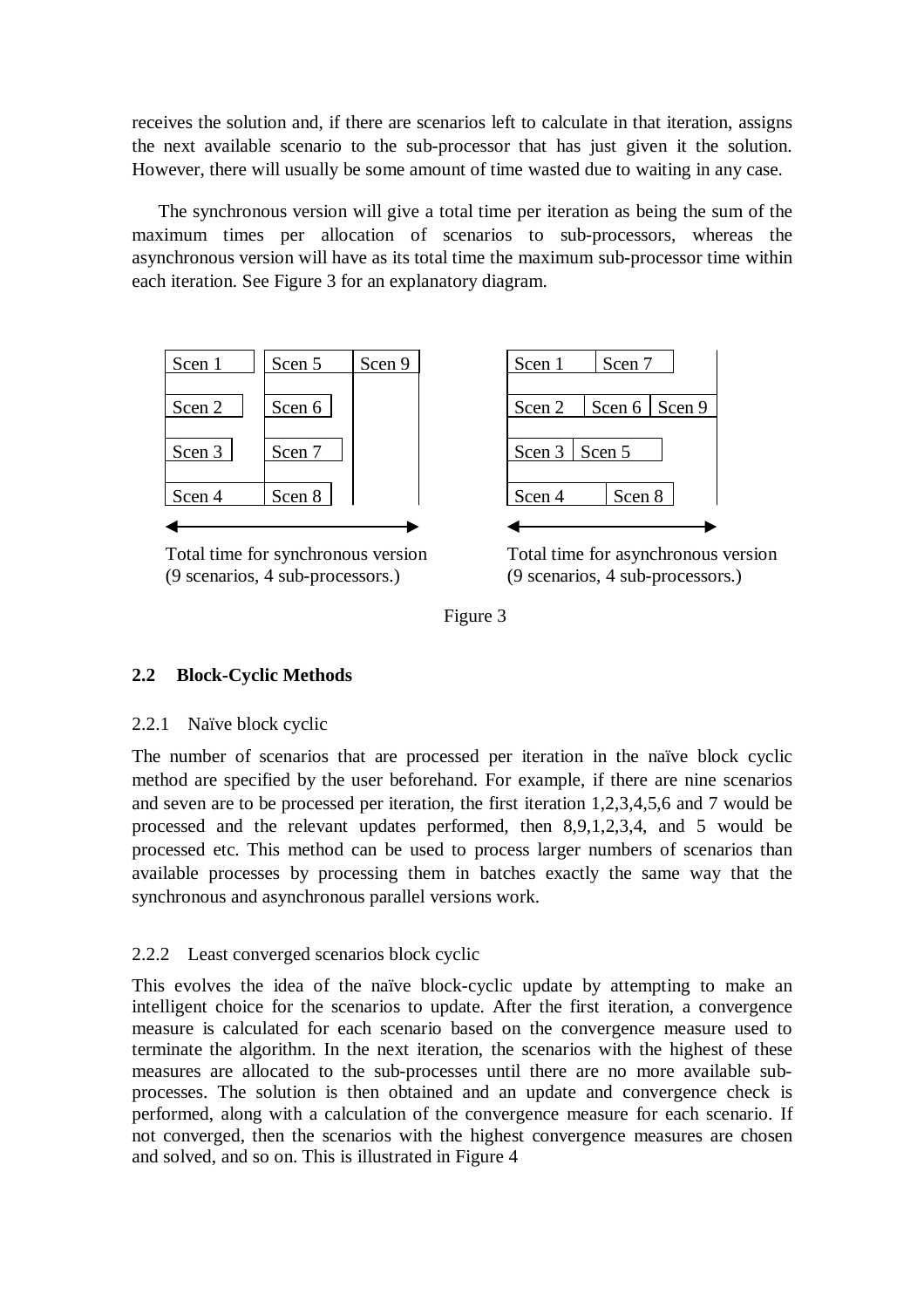

#### **2.3 Least converged methods**

#### 2.3.1 Least converged node

This method is an alteration of the PHA, as it potentially solves fewer scenarios per iteration than the PHA. The least converged node method only solves the scenarios that are in the node that has converged the least (by the convergence measure for that node from the previous iteration.) The update steps are only done on those scenarios that have been processed in that particular iteration.

This is very similar to the least converged scenario algorithm, except that instead of calculating convergence measures for each of the individual scenarios, a convergence measure is calculated for each node, and the node with the highest convergence measure has all the scenarios incident upon it solved in the next iteration. As an example for this case, take a simple two stage two branch tree (four scenarios in all, arranged as shown in Figure 5.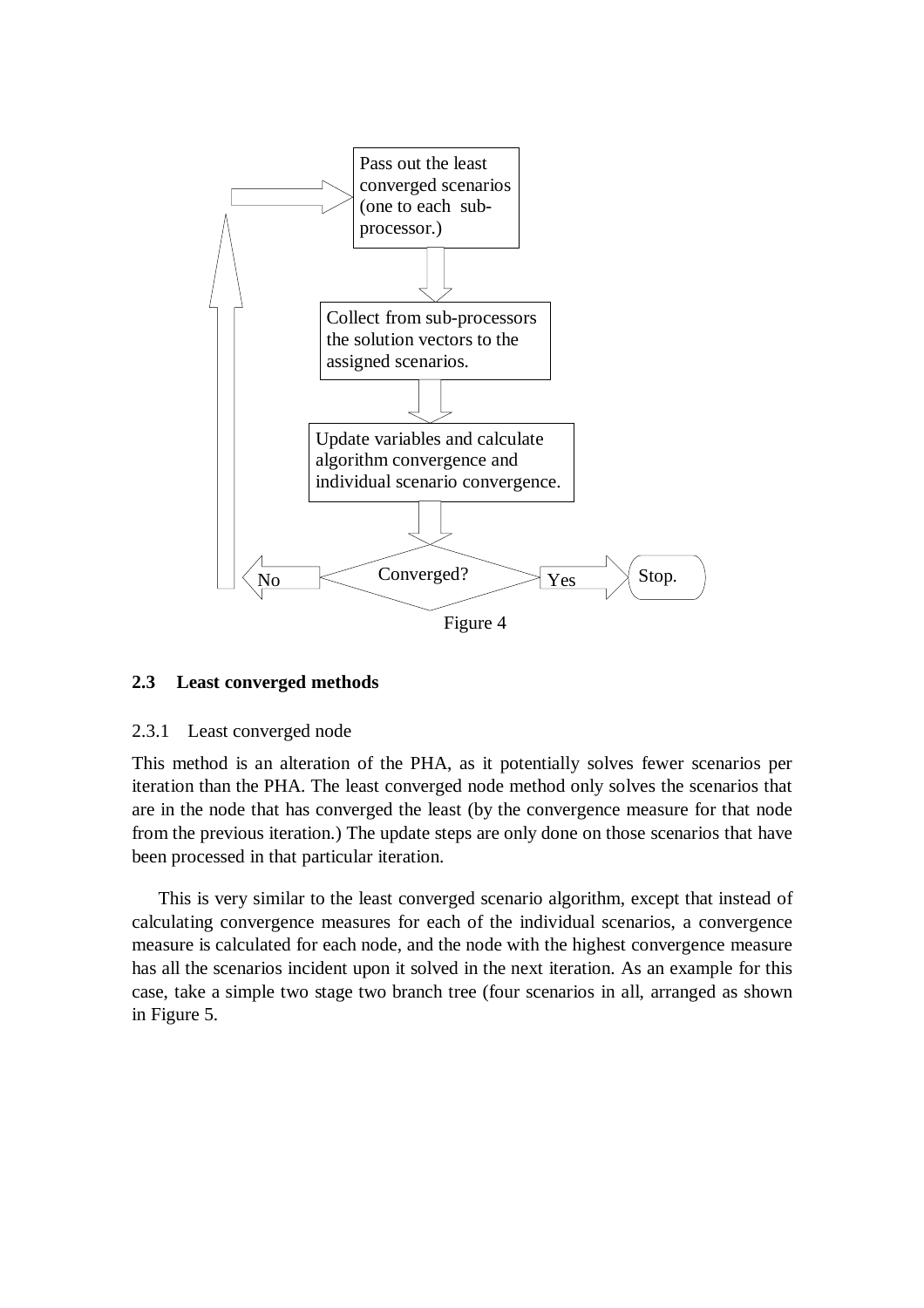

## *Figure 5*

All four scenarios would be solved for the first iteration, it is then determined that node 2 had the greatest convergence measure, so on iteration two, scenarios 1 and 2 are processed, and all the information is updated. For the next iteration, node 1 has the highest convergence measure, so all four scenarios have to be solved for the next iteration and so on until convergence.

#### 2.3.2 Least converged scenario

This alteration to the PHA is similar to the least converged node, except that only one scenario is processed per iteration.

## **2.4 Unconverged methods**

#### 2.4.1 Unconverged scenarios

This method is an attempt to get the problem to govern how many scenarios should be processed per iteration, similar to the least converged methods, as the number dynamically changes depending on how many of the scenarios are "converged", as opposed to the block cyclic methods in which a set number of scenarios get processed per iteration. This is achieved by only processing those scenarios which have a convergence measure greater than the convergence tolerance divided by the number of scenarios. If there are none, then the problem must have converged.

#### 2.4.2 Unconverged nodes

This method is similar to the unconverged scenarios method in that it attempts to dynamically determine the number of scenarios to solve per iteration, but it uses the convergence values at the scenario tree nodes and processes the scenarios incident on the unconverged nodes in the following iteration.

## **2.5 Fully asynchronous method**

The fully asynchronous method attempts to take advantage of the parallel computer by performing the update and convergence test immediately upon the return of a scenario. For example, 2 scenarios out of 5 are sent to processes 1 and 2 to be solved. Scenario 2 returns first, and the Lagrange multipliers and average values are immediately calculated along with the convergence test, which shows that the problem is not converged. Scenario 3 is now sent to the process that scenario 2 had come from. Next,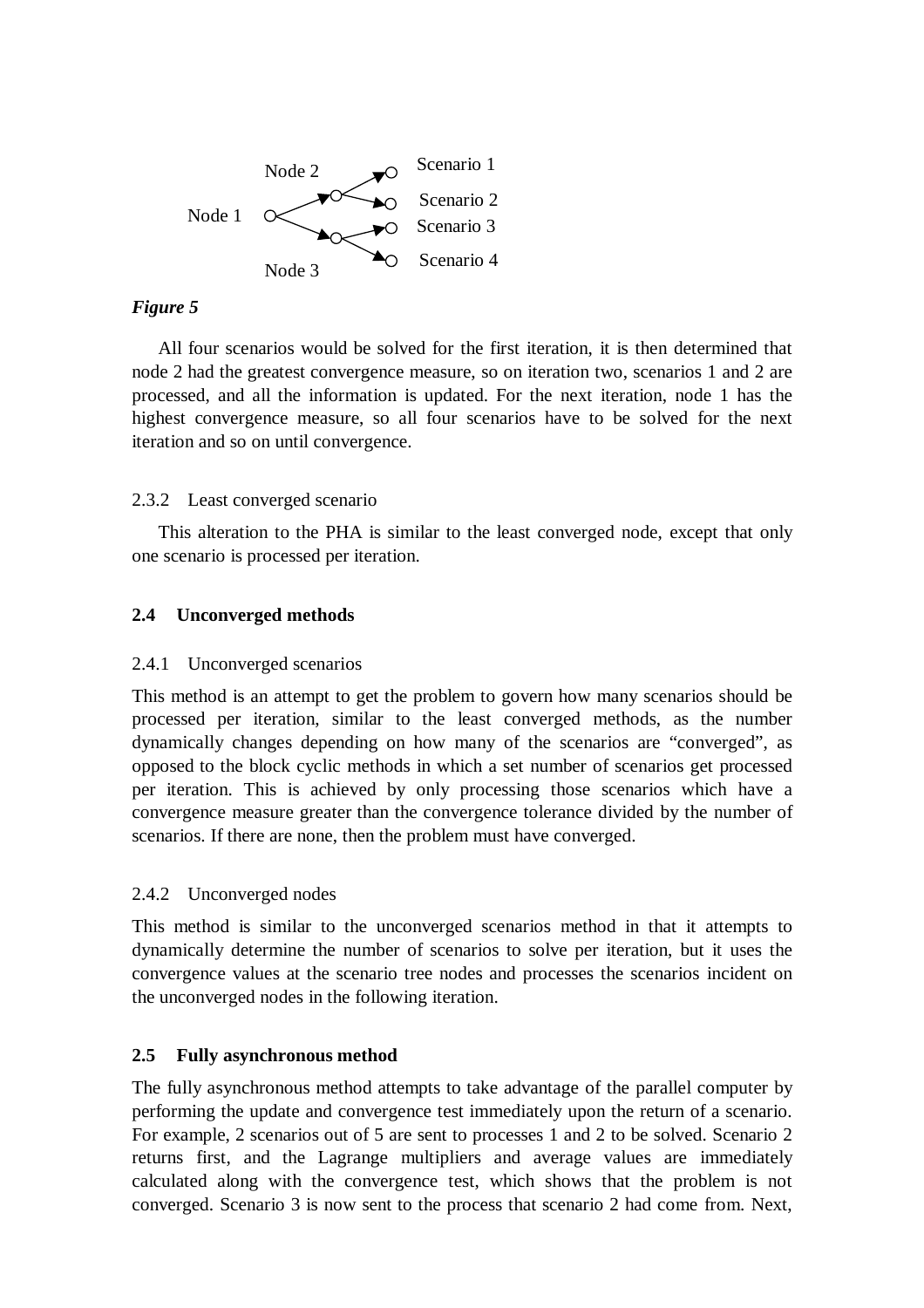scenario 1 returns, the updates and convergence test are calculated, and scenario 4 is sent to the process that scenario 1 came from, etc.

## **2.6 Other possible methods**

Many combinations of the above methods are possible, such as combining the asynchronisation method with the unconverged scenarios method and ensuring that at least half of the available scenarios are processed per iteration. This combination should converge (due to processing over half of the scenarios per iteration), should take less time to converge (as it processes the least converged scenarios), and should take less time in the communication phase (due to the inclusion of the asynchronisation step) and is the recommended method at this stage.

# **3 Other avenues of investigation**

There are many other areas that are not well understood in PHA that would benefit from further investigation. Amongst these are parameter investigation, such as dynamically varying penalty parameters as in Mulvey and Vladimirou [2].

A variant on this is increasing the penalty parameter for individual nodes/scenarios if the primal convergence (the difference of the  $\bar{\mathbf{x}}$ 's in the convergence check in (1.1)) is not below a tolerance value and decreasing it if the primal check is satisfied but the dual check (the difference of the  $\bf{x}$ 's in (1.1)) is not. This approach is recommended as a large penalty parameter has been shown to increase speed of primal convergence, and a low penalty parameter has been shown to increase speed of dual convergence (Broad  $[1]$ ).

Another area that could be looked into is the convergence check itself, such as using the lower bound convergence check put forward by Broad [1]. This would be a better convergence measure, as it measures the distance between the upper and lower bounds of the objective value of the problem being solved. Termination of the algorithm could then occur with confidence that one was within a certain distance of the true optimal value.

# **4 Results/Conclusions to date**

## **4.1 Timing difficulties**

Ideally, to time each of these algorithms, one would use a single-user machine, i.e. one that is fully devoted to the problem at hand. However this is not the case with the machine that these algorithms are to be run on as it is a multi-process algorithm on a multi-user, multi-processor computer. There are many problems with this configuration from a timing point of view. First and foremost of these is the problem that the processes do not necessarily all get processed at the same time. This potentially increases the communication time. Secondly assigning the processes to processors is never done in exactly the same way twice, so timing will have to take account of this somehow. For a more detailed explanation of these issues, see Somervell [5].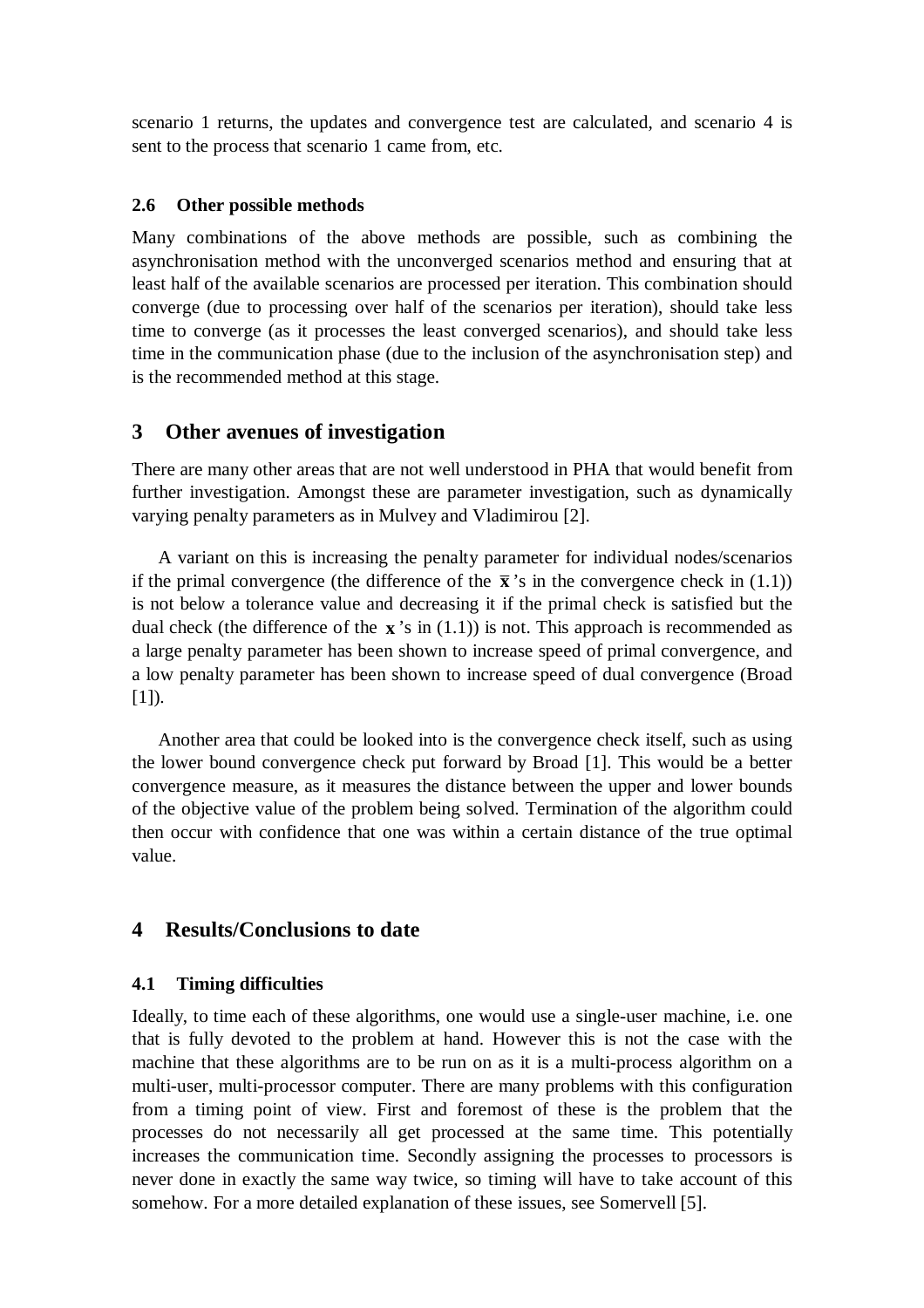#### **4.2 Conclusions so far**

The serial version (Algorithm 1) does indeed tend to converge with every problem that was attempted (although the convergence can be very slow for "bad" parameter values.)

The synchronous method (Section 2.1.1) does indeed speed up the algorithm compared to the serial version, but the extent of this speedup is still to be shown. The solutions for this method are exactly the same as for the serial method.

The asynchronous method (Section 2.1.2) creates a definite speedup over the synchronous method which cannot as of yet be quantified. The solutions for this method are also the same as for the serial method.

In the naïve block cyclic method (Section 2.2.1) it appears that if half or more of the available scenarios are processed per iteration the algorithm always converges (usually faster than compared to processing all of the scenarios per iteration) whereas processing fewer than half of the scenarios per iteration does not tend to converge. This would account for the least converged scenario method not converging as it only processes one scenario per iteration, the same is true of the least converged node methods as they would usually be processing less than half of the scenarios per iteration. This would account for it occasionally converging on the rare occasions that it does.

The least converged scenarios block cyclic method (Section 2.2.2) seems to be even better than the naïve bock cyclic as it often converges faster, and also it has a better chance of converging when fewer than half of the scenarios are processed per iteration. However, the best speed is generally achieved when around half of the scenarios are processed.

The least converged node method (Section 2.3.1) does not necessarily converge on problems that are reasonably large in size, but does tend to work on small problems. This is probably due to the phenomenon observed in the naïve block cyclic method.

The least converged scenario method (Section 2.3.2) only converges on trivially small problems, and this is probably due to the observations made in the naïve block cyclic case.

The unconverged scenarios method (Section 2.4.1) works extremely well in some cases (a speedup of around three times in some problems) but slower in others.

The unconverged node method (Section 2.4.2) is slightly faster than the unconverged scenarios method, yet shares the same drawbacks.

The fully asynchronous method (Section 2.5) fails to converge even on very small problems.

#### **References**

[1] Kevin Broad. *Power Generation Planning Using Scenario Aggregation*. Masters thesis, Dept. of Engineering Science, University of Auckland, (1996)